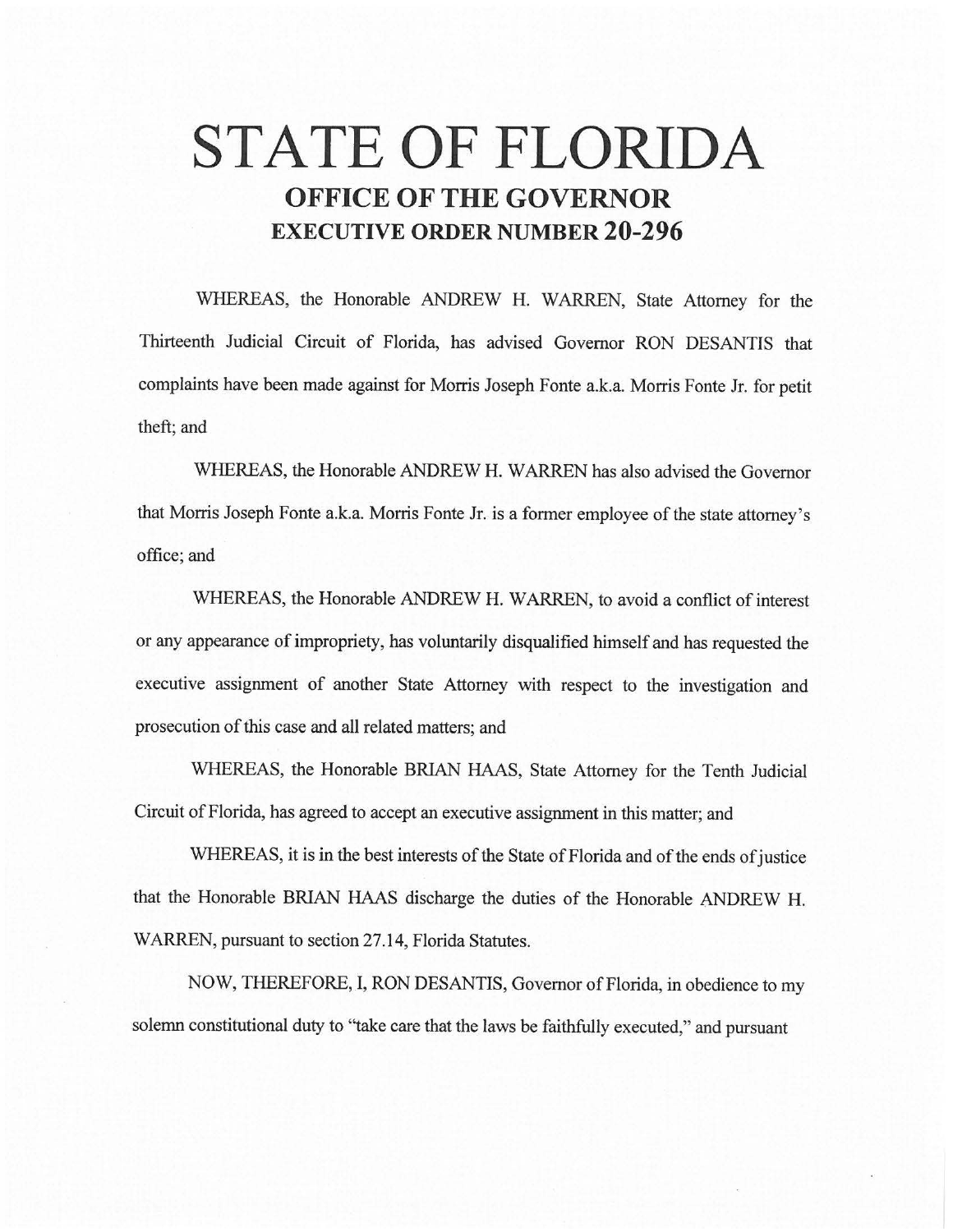to the Constitution and laws of the State of Florida, issue the following Executive Order, effective immediately:

# Section 1.

The Honorable BRIAN HAAS, State Attorney for the Tenth Judicial Circuit of Florida, referred to as the "Assigned State Attorney," is assigned to discharge the duties of the Honorable ANDREW H. WARREN, State Attorney for the Thirteenth Judicial Circuit of Florida, as they relate to the investigation, prosecution, and all matters related to Morris Joseph Fonte a.k.a. Morris Fonte Jr.

### Section 2.

The Assigned State Attorney or one or more Assistant State Attorneys and Investigators, who have been designated by the Assigned State Attorney, shall proceed immediately to the Thirteenth Judicial Circuit of Florida, and are vested with the authority to perform the duties prescribed herein.

#### Section 3.

All residents of the Thirteenth Judicial Circuit are requested, and all public officials are directed, to cooperate and render whatever assistance is necessary to the Assigned State Attorney, so that justice may be served.

# Section 4.

The period of this Executive Assignment shall be for one (1) year, to and including November 20, 2021.